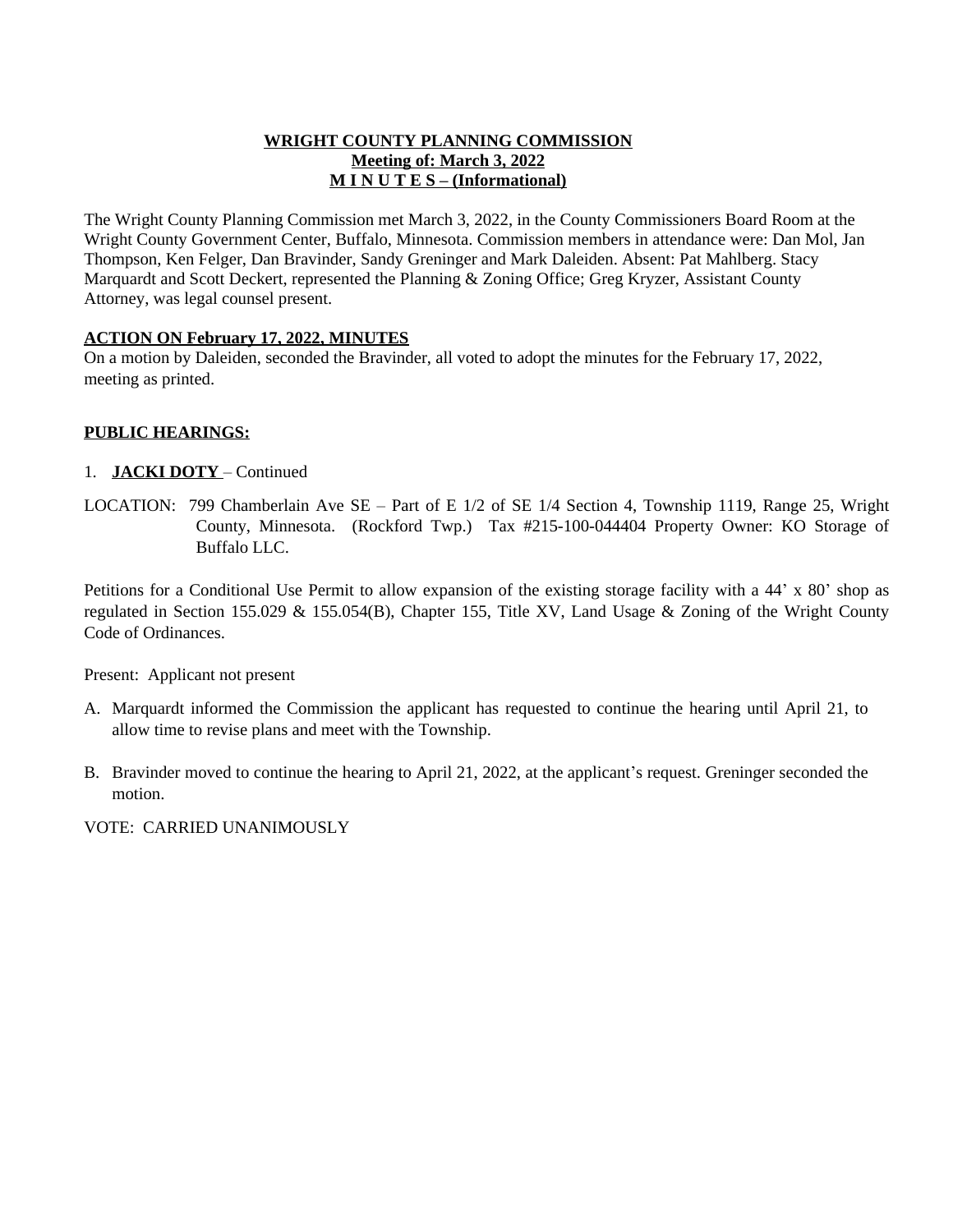## 2. **VALLEY PAVING, INC.** - New

LOCATION: Part of the East  $\frac{1}{2}$  of the SE  $\frac{1}{4}$ , Section 21 & W  $\frac{1}{2}$  of the W  $\frac{1}{2}$  of SW  $\frac{1}{4}$ , Section 22, all in Township 121, Range 25, Wright County, Minnesota. (Monticello Twp) Tax #213-100-214100 & 213-100-223200 Property Owner: Joseph & Janice Holthaus

Petitions for a Conditional Use Permit to allow the operation of a temporary asphalt hot mix plant for the 2022- 2024 road construction seasons. Hours of plant operation to be Monday-Friday 7 a.m.  $-7$  p.m. Saturday operations to be from 7 a.m. – 5 p.m. with prior notification to the Town Board, as regulated in Section 155.029, 155.048(D) & 155.100 Chapter 155, of Title XV Land Usage of the Wright County Code of Ordinances.

Present: Joe Holthaus, John Wokasch & Brent Carron with Valley Paving

- A. Marquardt displayed the site plan. The property is in Monticello Township Southwest of the MN Hwy 25 and County Road 106 intersection. Zoning is General Agricultural and in the Land Use Plan to remain AG. Approval was given in 2021 to allow a temporary hot-mix plant for one year. This request is to renew the hotmix plant for 3 season.
- B. Wokasch stated last year the asphalt plat was not moved into the pit due to lack of securing work in the area. Back before the Commission proposing the same operation. Currently mining in the pit for sand, gravel, and class five. Request is for the next 3 years.
- C. Andrew Bardwell introduced himself as an Attorney with Skolnick Bardwell, representing Sustainable Holdings, LLC. Reminded the Commission that in October 2021 a CUP was approved for a 1 MW solar operation on a portion of the property in question. Before the Commission to voice Sustainable Holdings, LLC opposition to a new and different CUP. Believes a new CUP approval would be inappropriate under Ordinance  $155.029(A)(1)$  as approval would impact the already granted CUP. There is a pending lawsuit between the Holthauses, who are owners of record, and Sustainable Holdings related to the ownership and right to possess portions if not all of the property in question. It would be inappropriate to change the use of the property with a pending lawsuit related to who actually has the right to control the property. Copies of lawsuit were offered to the Commission members. Kryzer addressed Bardwell with clarification comments. Clients do not currently own the property; they are contesting ownership in court. Currently Mr. Holthaus is the owner of the property in question. Client's CUP is on the property which Mr. Holthaus owns. The request before the Commission is for an asphalt plant to be placed on the same property his clients have a CUP. Bardwell – confirmed statements were accurate. Kryzer – clients CUP conditions indicate the solar location is on another property. The issue presented appears to be a merger issue, not related to this request. There are 2 easements with 2 issues all on the same property. As property owner, Mr. Holthaus can decide what he wants to do with his property. If he chooses to add an additional CUP, and it impacts a prior CUP, that is up to Mr. Holthaus. The property owner can do what they want with their properties. Bardwell – Wright County District Court will answer the question of ownership rights. It would benefit all parties to remain status quo while the Court addresses the issues and table the decision until the Court makes a ruling. Holthauses have filed a motion to dismiss, which will be heard the middle of May. Kryzer – comment was made regarding maintaining status quo, which can be done through District Court, with an injunction. Questioned if an injunction has been pursued. Bardwell – felt that addressing the Planning Commission was the 1<sup>st</sup> and easiest step. If unsuccessful, that option can be explored. Kryzer – Commission has set criteria under Ordinance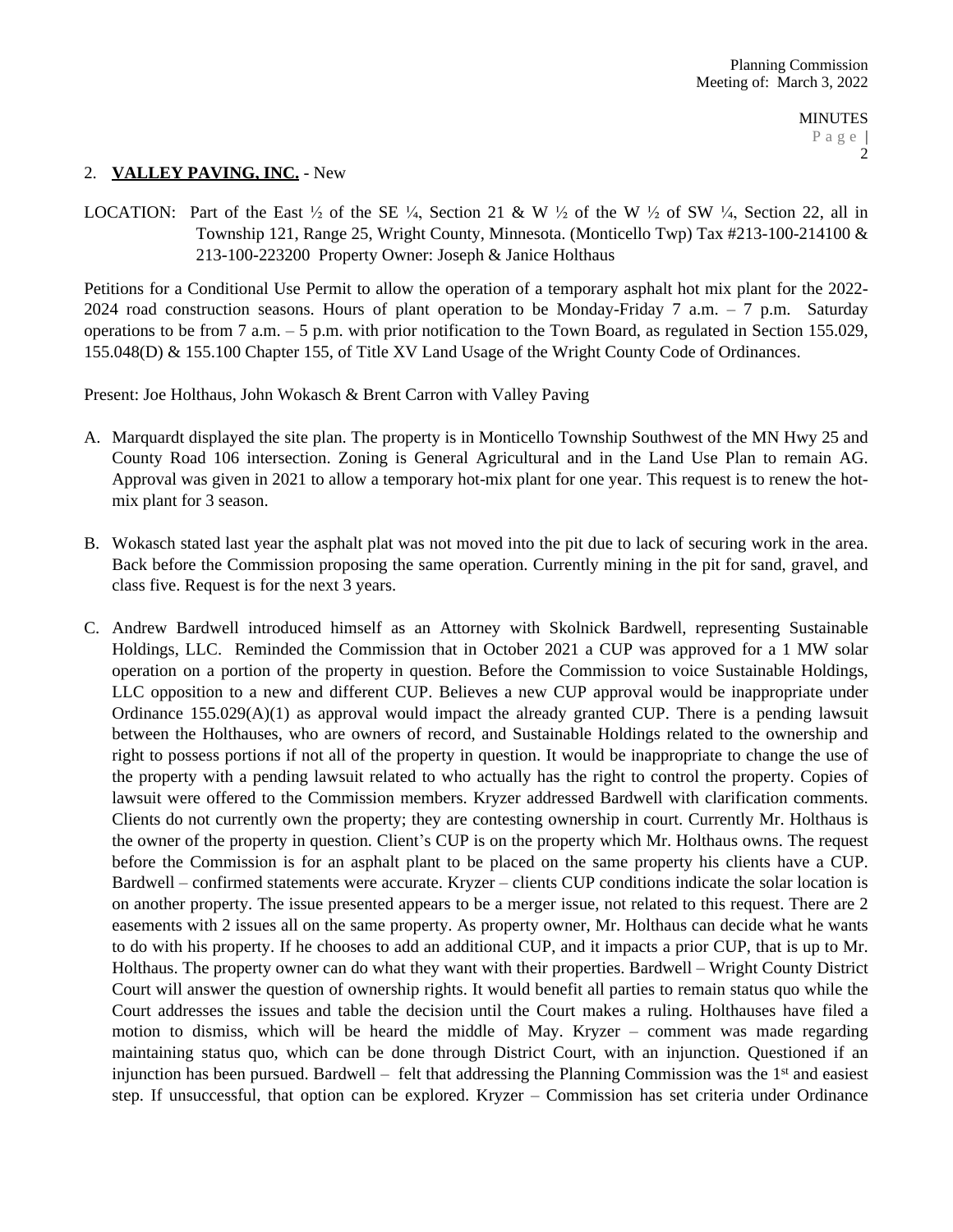155.029 to follow and nowhere does it mention keeping status quo during litigation. Sounds like a civil matter that can be resolved through other judicial remedies. Bardwell – other remedies are being pursued. Ordinance does rerefer to CUPs in place that conflict. Felger questioned who Sustainable Holdings is. Bardwell – prior owner of the entire parcel. The company sold the parcel to the Holthauses with a purchase agreement that includes a statement preserving easement options that would allow for development of solar. The dispute is related to whether or not one of those easement options can be exercised. Sustainable Holdings tried to exercise an easement and the Holthauses denied the request. Clients position in District Court is that they have possessor and potentially ownership in the property.

- D. Daleiden asked for clarification on where the solar farm in question would be installed. Marquardt with aerial image displayed reviewed the location of a current solar farm and where the solar farm being discussed was approved. Bardwell – Southeast area of the property is where the CUP was approved for solar to be installed. Kryzer – current solar farm is owned by MN CSG 10, LLC.
- E. Felger questioned the easement in question and location. Bardwell understanding the solar would be on a 10-acre portion that does not believe it goes to the road. Mol – access is off Highway 25, with the Gun Club access.
- F. Duane Rolstad pit is well run and should be kept and operating as is. Daleiden request does not relate to the pit operation, simply just bringing the hot mix plant in.
- G. Deckert the pit had been sitting idle and is partially reclaimed. The 2021 mining CUP was for 3 years of mining and 1 year for the hot mix asphalt plant. The mining portion of the CUP is still valid. The request being heard is strictly for renewal of the asphalt plant.
- H. Felger unsure the lawsuit is relevant to the request. Kryzer the applicant and owner can discuss matters related to the lawsuit if they choose. Felger – addressed those present if they would be willing to discuss their side of the lawsuit. Wokasch – the 10 acres for the solar is not part of the 39 acres that is mined. The future solar farm is not even part of the mining plan and was always taken into consideration when planning out the mining operation. Not sure what the easement has to do with impact on the mining operation. If talking status quo, the original CUP was for an asphalt plant. The difference between a mining and asphalt plant permit is the asphalt plant needs to be renewed yearly. Nothing has changed since the CUP was approved. Felger asked Mr. Holthaus to review what he owns. Holthaus – with aerial photos displayed ownership and easements were reviewed. The mining location is not changing. The request is to simply renew the asphalt portion of the operation.
- I. J. Thompson asphalt plant will be placed on the property to the far left and has nothing to do with the parcel where the proposed solar is to go. Wokasch – confirmed that was accurate. J. Thompson – nothing in the request will happen in the area where the solar would be installed. Wokasch – the mining CUP permit does not allow them to operate on the 10 acres where the solar would go. J. Thompson – Counsel was contending there is a lawsuit related to the 10 acres and therefore the Commission should not act on the hot mix request. Does not see how the two items are connected. There must be easement to access the 10 acres. Holthaus – that easement runs with the land that was purchased.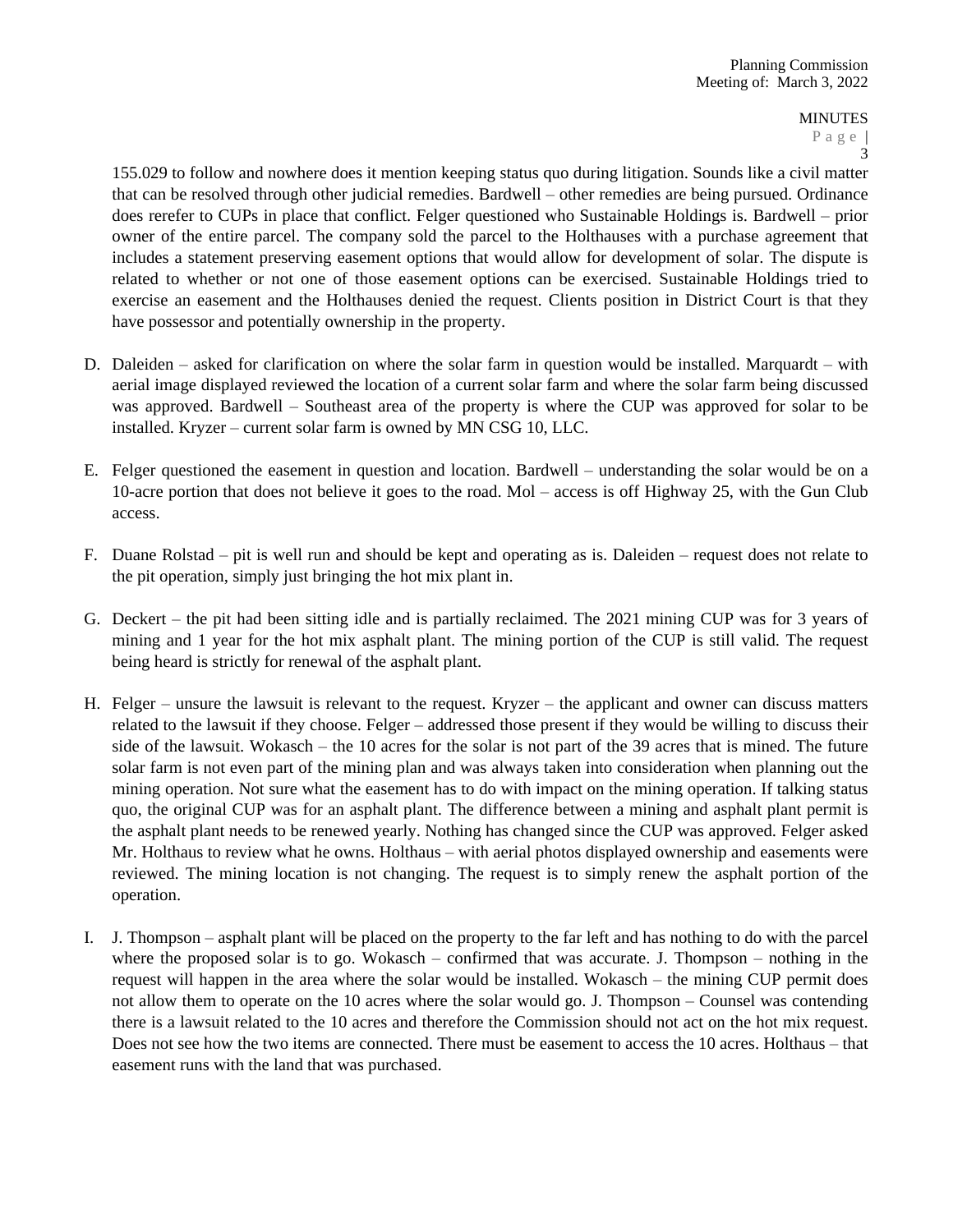J. Bravinder motion to approve a Conditional Use Permit for a temporary asphalt plant, in accord with the plans and description provided by the applicant, with the following conditions: 1) A temporary bituminous plant is approved for the 2022-2024 seasons only; 2) Hours of operation to be 7am to 7pm M-F and 7am to 5pm Saturdays; 3) Notification must be given to the Township when the asphalt plant will operate on Saturdays; and 4) The plant must operate in compliance with all applicable state and federal requirements. Seconded by J. Thomson.

Discussion: Daleiden questioned the applicant if they would be interested in changing the request to a single construction season, allowing time for the lawsuit to be resolved. Bravinder feels the issue brought up is a civil matter. Kryzer – feels the issue in question is a private civil matter and Sustainable Holdings has remedies they can pursue. The Planning Commission has criteria they are required to evaluate. All the property is owned by one person, that can do what they want with their property. If they want to expand the mining operation into the area of the solar CUP, they can do that. If this violates a private agreement, then that discussion will be addressed in District Court. Felger – supports the motion as read. Bravinder – motion is in line with what the Township *approved.*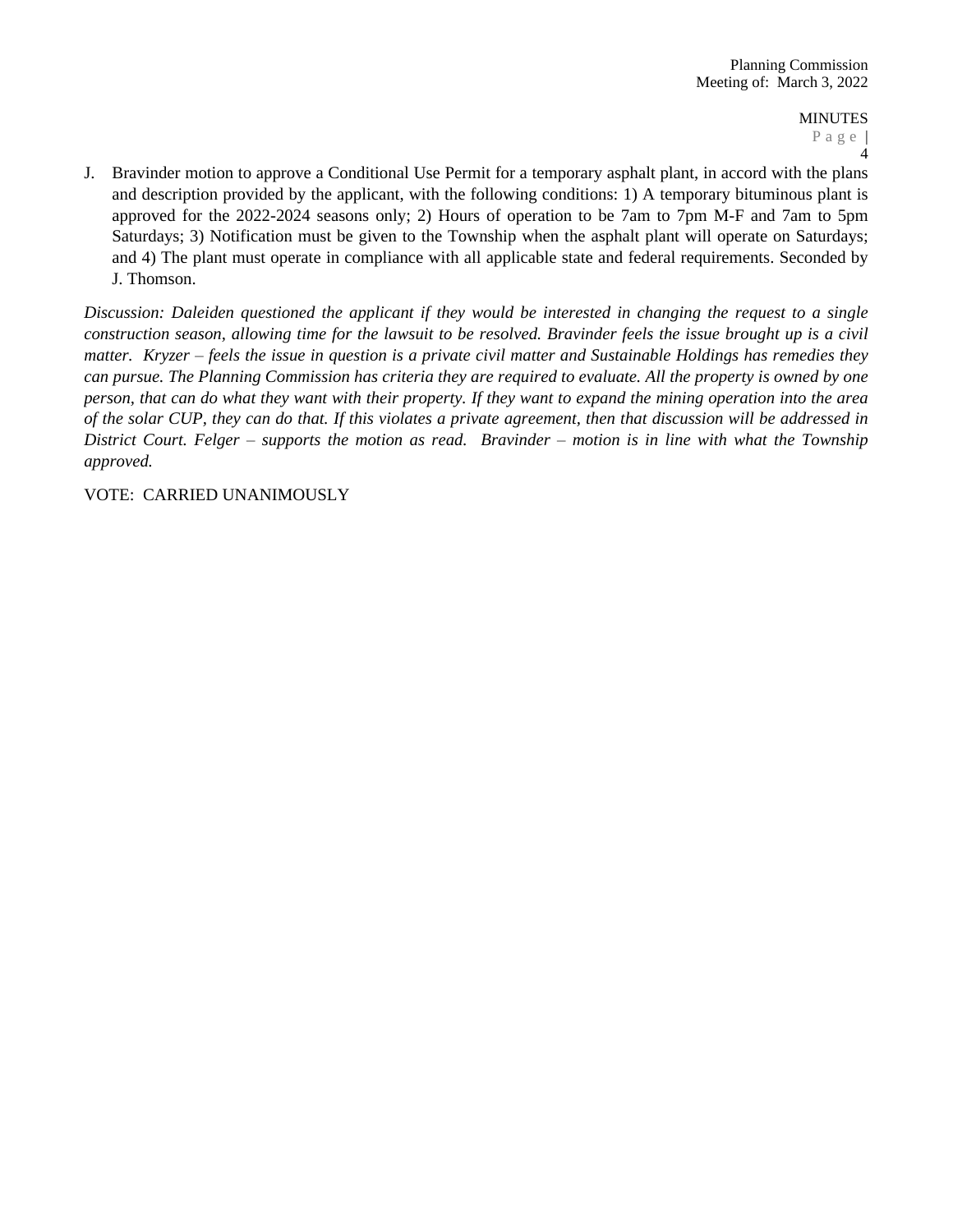## 3. **MID-MINNESOTA HOT MIX INC.** - New

LOCATION: 8779 Oliver Ave NW – Part of the NE 1/4 that lies north of the railroad and except tract....,Section 22, Township 121, Range 28, Wright County, Minnesota. (Southside Twp.) Tax #217-000- 221100 Property Owner: LAMCO L and LLC

Petitions for a Conditional Use Permit as regulated in Section 155.029 & 155.100 Chapter 155, of Title XV Land Usage of Wright County Code of Ordinances to locate a hot-mix plant in the existing pit with related stockpiling and recycling of materials for a period of three years. Temporary permit issued through the 2021 season has expired.

Present: Tim Ferrell

- A. Plans showing the property on State Highway 55 and County Road 3 were displayed. Marquardt noted the land is zoned AG and in the Aggregate Resource Area of the Land Use Plan. The last few hot-mix approvals were for multiple years and the applicant is requesting another multi-year permit for the 2022- 2024 seasons.
- B. Ferrell before the Commission several times, nothing has changed. He is not aware of any opposition that was received. The Township was in favor.
- C. J. Thompson lives in Southside Township and travels by the pit once or twice a day. Watched the site go from a small pit to a huge operation. For the last CUP renewal, the Commission discussed screening and the look from the highway. There is a tremendous visual path where you can see the pit. Feels a better job can be done with screening to keep the neighborhood looking better and more appealing for residents and those doing business in South Haven or Annandale. It would be fair that the screening is reviewed with this renewal and possibly adding a condition referencing improved screening and potentially planting of additional trees. Not sure if other Commission members have had a chance to watch the operation progress. Recognizes that this is a business with purpose to make money but with that comes an investment in the area. Questioned the applicant if he would consider planting more trees and landscaping the frontage along Hwy 55 and County Road 3. There are berms in that area, but they are not well maintained. Before voting to approve, would request and ask that the Commission goes out to do a site inspection. Feels this is the time to address the screening.
- D. Daleiden questioned if Staff had been to the site and if they have thoughts on screening. Deckert frequently drives by the site and has been there many times. Tree screening along the east side is good. Believes screening is in compliance with the original 1990's permit. With the layout of the land and roads it is tough to block the view into the pit from Hwy 55. Daleiden – would additional screening cause difficulty for trucks entering the highway? Deckert – not sure how much screening accomplishes. Directed the question to Mr. Ferrell if additional details were wanted. J. Thompson – disagrees with comments from Staff.
- E. Mol drives that area daily and has watched the progression. Along County Road 3 there are some trees that have died and been replaced. Behind Malco, there is screening and a large berm. Along Hwy 55 the property angles in such a way the pit will be seen, and any screen would be difficult. Have not witnessed the asphalt plant being run all that often. Most times it appears to start up in the Fall for a short period and is not run consistently all season long. Having berms along the outside edges blocks the view but being able to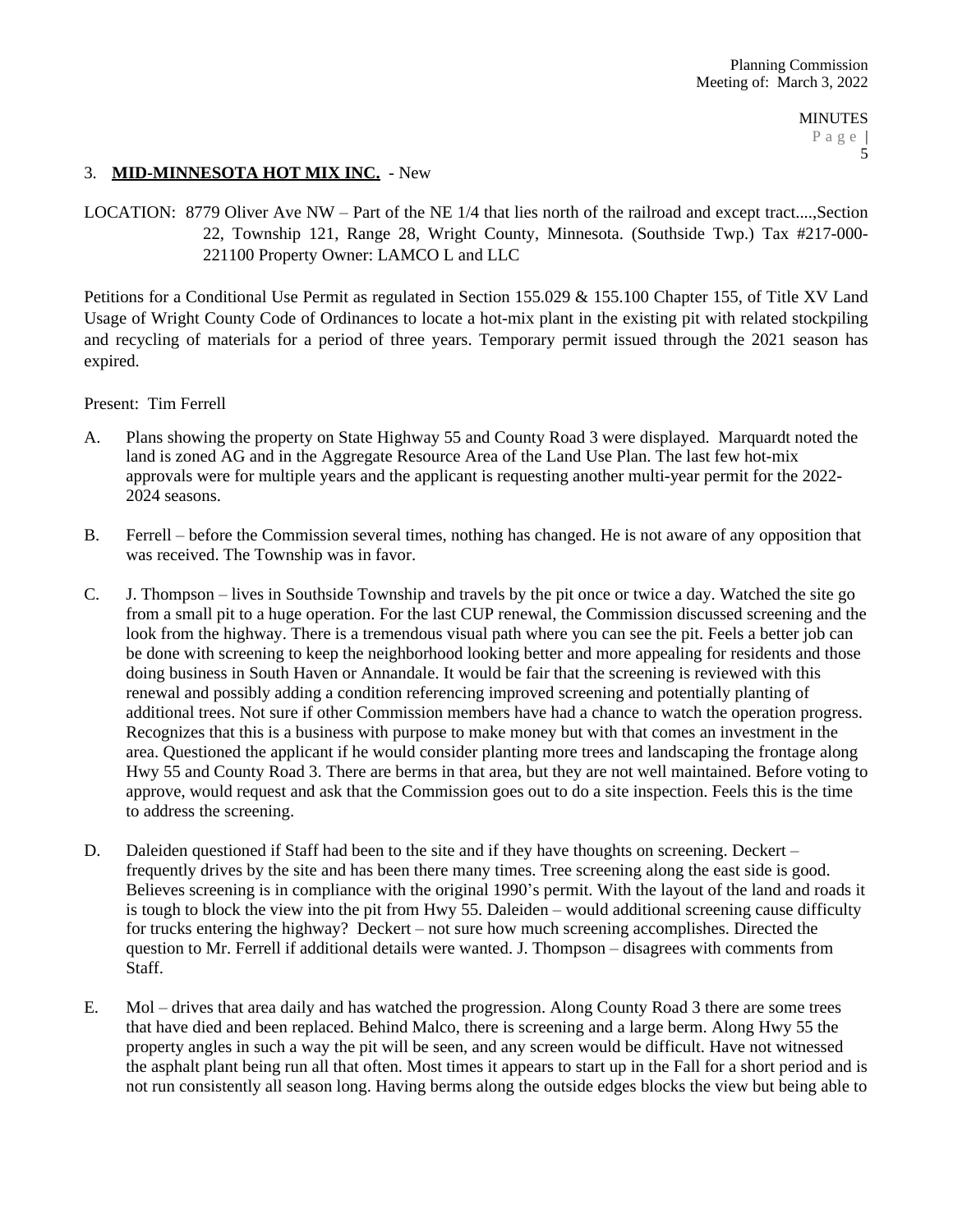see into the pit allows one to watch and see what is happening without having to go into the pit. Has not had problems with trucks on the road and overall thinks the operation is well run.

- F. Bravinder –Township comments made no mention of more screening. Drives by frequently and agrees with comments Staff made with regards to screening along Hwy 55. Has no issues with what is visible. The property is in an industrial area, and it is not necessary to try and screen all industrial operations. The public needs to see some of what happens in the County. Feels there is a good attempt to hide the pit from houses and the screening that is in place is well maintained.
- G. Daleiden motion to approve a Conditional Use Permit for a temporary asphalt plant, in accord with the plans and description provided by the applicant, with the following conditions: 1) A temporary bituminous plant is approved for the 2022-2024 seasons only; and 2) The plant must operate in compliance with all applicable state and federal requirements; and 3) No Sunday operation. Seconded by Greninger.

*DISCUSSION: J. Thompson – no objection to how Mr. Ferrell runs the operation but does object to the look of the operation and would hope after hearing concern he would consider doing something on his own to make the area more attractive. Felger – questioned Mr. Ferrell, if he would consider the request by J. Thompson and provide more screening. Ferrell – in response to screening, the only area in question, is the area along Hwy 55. The trucks are lined up there at the end of the day and that does act somewhat like screening. Feels the ready-mix operation is kept neat and professional looking. The plant is in the middle of the property and sits 15-20 feet lower than everything else. With how low the plant sits he is not sure any part of the plant can be seen from the* road. Not sure with the angles and elevation the addition of trees or a berm would hide the plant. J. Thompson – *looking at the lower area, by Malco Tools, there seems to be a lot of trees that are now gone and have not been replanted. Questioned Mr. Ferrell if he would consider adding some additional screening? Ferrell – has tried to do anything the Township and others have asked, while also being cooperative with neighbors and any officials. This is the first time he has heard a comment regarding concerns with the screening. No one has shown up to a Township meeting or approached him with concerns. The pit is close to being mined out and chances are slim that there would be a need to come back for a renewal in 3-years. In 3-years the site will look different, so it doesn't make sense to put the money and time into trees when the operation will be done before the trees are mature.*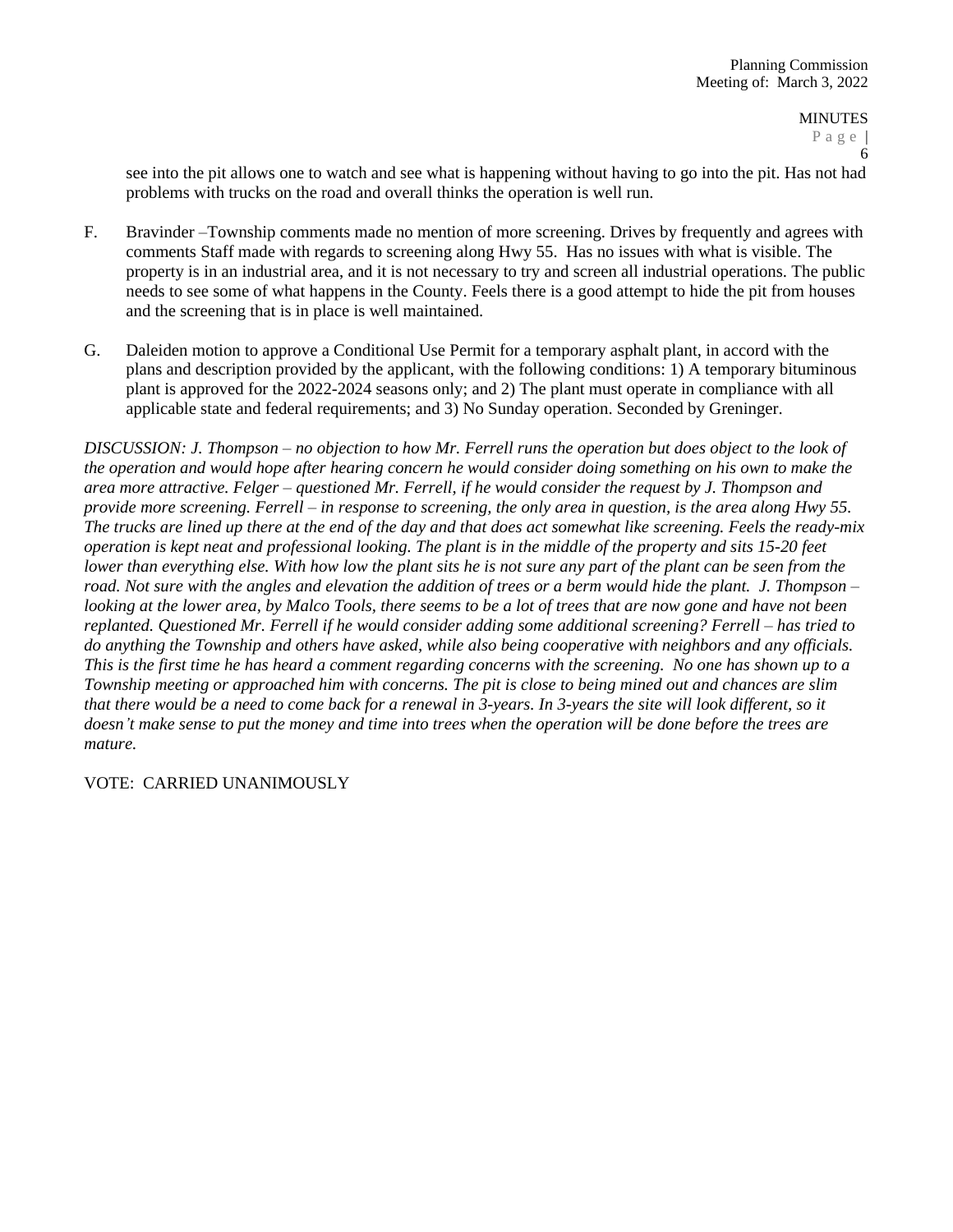## 4. **DUANE ROLSTAD** - New

LOCATION: 1735 40<sup>th</sup> St. SE – NE 1/4, Section 29, Township 119, Range 25, Wright County, Minnesota. (Rockford Twp.) Tax #215-100-291400 Property Owner: Gauger Ltd. Partnership LLP

Petitions for a Conditional Use Permit to extend the 2019 Conditional Use Permit for another two years for the temporary sand borrow operation with an estimated 6,000 – 8,000 cu. yds. left as regulated in Section 155.027, 155.029 & 155.048(D) & 155.100 of Chapter 155, of Title XV Land Usage of Wright County Code of Ordinances.

Present: Duane Rolstad

- A. Marquardt the request is in Rockford Township just south of CSAH 32. Currently zoned General Agriculture and in Land Use Plan as Resource Land. The project is not in shoreland, but there are wetlands and floodplain nearby. The request is for a 2-year extension of a 2018 CUP. The Township did approve the request. Most of the pit has been reclaimed and back into land being farmed. There is roughly 6,000-8,000 cubic yards of material left.
- B. Rolstad made a deal with the City of Delano to provide sand for a road project. Hopes this site has enough material for the project. The material to fill the hole is on site. Roughly 4 acres of the 6 acres will be farmed this year.
- C. Charles Workcuff neighbor to the east and opposes the extension. The project was started in 2018 as a temporary sand borrowing operation and proposed as a short 2-year project. Stated in the meeting minutes, by the applicant, the property owner does not want a sand pit, they wanted to get rid of a large pile of sand. The Planning Commission granted a CUP with 5 conditions, 1 of which stated the project must be completed by 12/01/2019. If sand was used for construction projects, completing the project would have been easily obtainable. There should not be a shortage of sand for sale in this area of the County. There is a sand pit across that road, on the north side of CSAH 32, that has over 200,000 cubic yards of material. From the start of the project does not think the applicant has been totally truthful with intentions. The applicant continues asking for additional 2-year extensions.
- D. Ron Hartneck neighbor to the east. The area to the west of his property is all swamp. Questioned why the notice letter was sent to him. Mol – a notice is sent to property owners within a quarter mile of a CUP making them aware there is going to be a hearing. Hartneck – this is the  $3<sup>rd</sup>$  time he has received a notice, with 2 permits already approved. The  $1<sup>st</sup>$  permit was to knock a sand hill down and make the area farmable. Now the applicant finds out there is more sand, so he came back for a permit to mine the sand. This is the  $3<sup>rd</sup>$  permit request for this site. Will they be coming back every 2 years? Mol – depends on the outcome of this meeting and what the applicant and owners would like to do with their property. Hartneck – wife and neighbors are tired for hearing the slamming of tailgates all week and weekend. There are no gates to prevent trucks from coming and going. Questioned if the operation was only supposed to operate 5 days a week. Mol questioned if the Sheriff or County have been called during these disturbances, so a formal complaint is on file. Hartneck stated he has not made a formal complaint. Questioned the Commission if they are aware of the human garbage disposal being pumped onto the farmland. Concern this waste is draining into the swamp then into the river. Last fall while sitting in his deer stand, with friends, they witnessed waste being spread onto the field. Daleiden – is the waste coming from a septic truck or from a City hauling sludge? Mol - questioned if it could have been livestock waste or human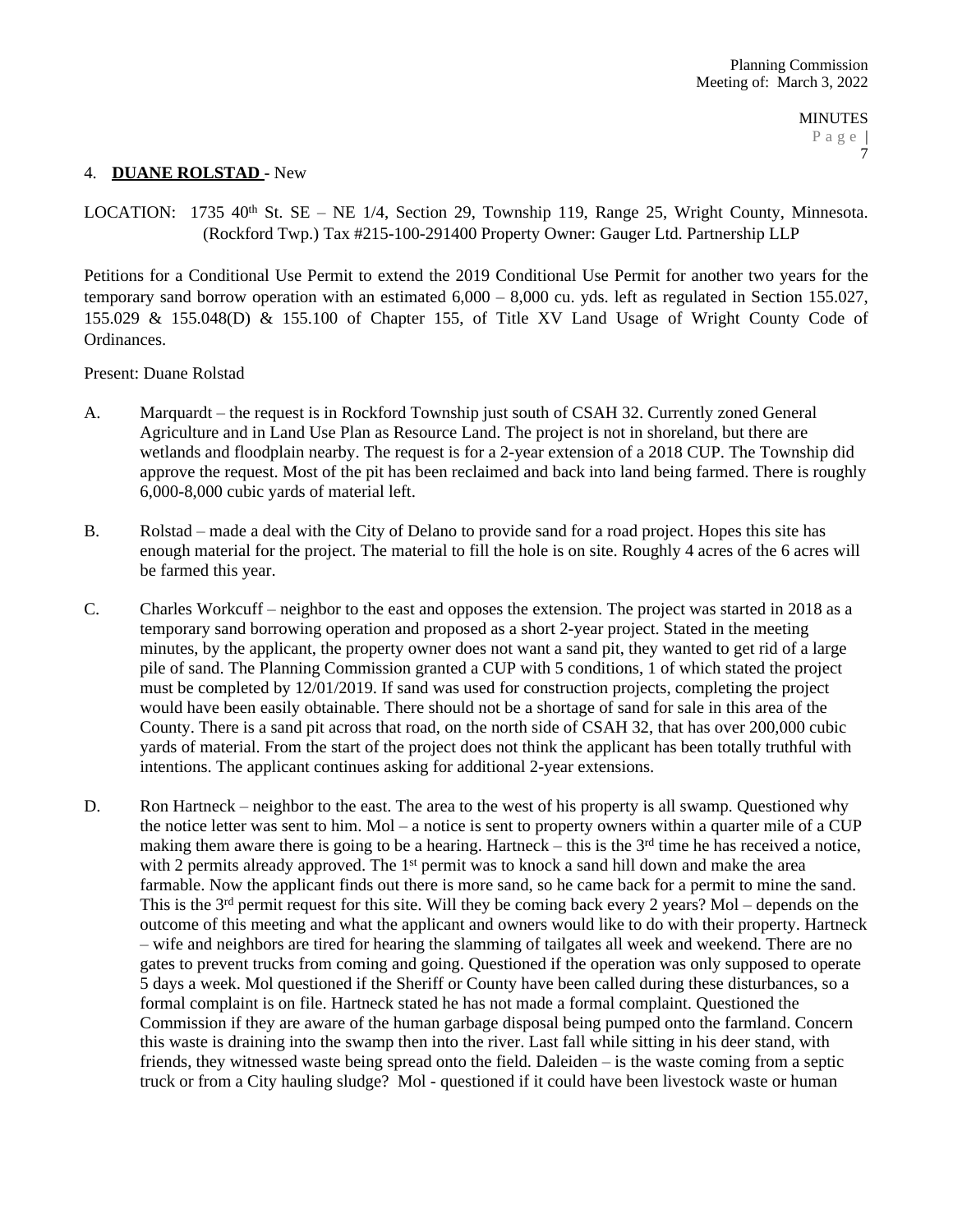8

waste. Hartneck – did not approach and ask. Felger stated the comment was, human garbage disposal. Questioned was it human or animal waste. Hartneck – it said human on the side of the truck.

- F. J. Thompson stated it would be a good idea if Staff would look at what is happening at the site. This is an issue, if happening, should be addressed. By having Staff make a visit to the site they can make sure issues are not being missed. Deckert stated he is willing to visit the site and has been out there a few times, even unannounced, and has not witnessed any problems. No complaints have been received by the Planning & Zoning office nor has Staff been asked to visit the site. There is an allowance for human septic waste to be applied to land. This process is regulated by the State of Minnesota. Staff can visit the site but does not have the expertise to verify if the process is being completed correctly. J. Thompson – if someone doesn't deal with government on a day-to-day basis it is hard to know where to go with concerns. Would like to make sure that the concerns are heard. Rolstad – regarding the tailgate noise on Saturday and Sunday; there are 2 cameras on site and the only traffic viewed coming and going is neighbors snooping around or one of the property owners walking around. Septic being dumped is done by Kothrade Sewer & Water. They went through Sean Riley, with Planning & Zoning, and the State of MN for proper permits. The waste is disced into the soil. Felger – the waste gets incorporated into the soil? Rolstad confirmed the waste is disced into the soil and the area is at the required level, which is 12- 14% grade. Along the east side of property there is a large hill that goes along the fence line. Water runs from the fence towards the west. There is a stockpile of rock spread near the roadway so that during wet days the trucks do not drag mud onto the County Road.
- G. Felger this would be the 3<sup>rd</sup> CUP; do you foresee 2023 being the last season? Rolstad after this material is extracted, there will not be any material left. With a death in the family the farm will most likely be sold. Felger – addressing Staff question if there have been any complaints filed on the operation. Deckert – a few years ago there was an issue with concrete or asphalt being piled at the site but when he visited the site there was no such pile. Last year, he did witness a truck spreading septage but because the County doesn't do the permitting for land spreading of septage, it was not a concern. Rolstad – the concrete material was dumped by another party and properly disposed of.
- H. Daleiden questioned Deckert if the gravel tax has been received. Deckert stated he is not aware, as Planning and Zoning does not track that tax. Rolstad stated he has not missed a single payment.
- I. Felger moved to approve a Conditional Use Permit to allow continued operation in the pit for the 2022 and 2023 seasons with the same conditions as the original permit, according to the plans on file. Motion seconded by Bravinder.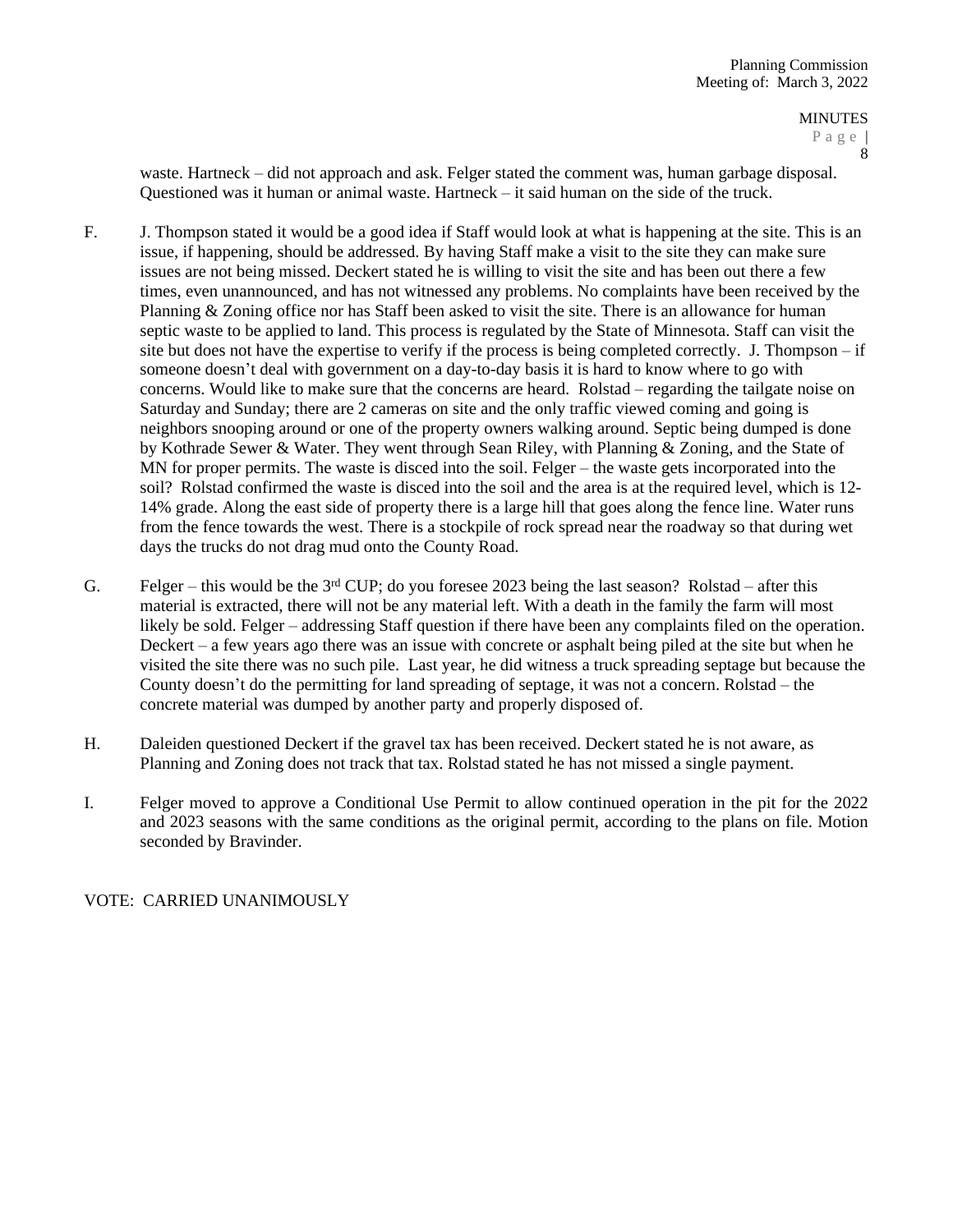## 5. **JLC MATERIALS INC.** - New

LOCATION: 3424 Dempsey Ave SW - West Half of the NW ¼ Section 22, Township 119, Range 26, Wright County, Minnesota (Marysville Twp.) Tax # 211-000-222300 Property Owner: Granger Family Farm LLC

Petitions for a Conditional Use Permit to renew the mining permit issued in 2019 for mining, crushing, and recycling of concrete and asphalt and the operation of a wash plant for another 5 years. Also, to include a slight expansion of the original pit boundaries, as regulated in Section 155.029, 155.48(D) & 155.100 of Chapter 155, of Title XV Land Usage of Wright County Code of Ordinances. Current mining permit expired December 31, 2021.

Present: Jason and Lois Carlson

- A. Marquardt reviewed the property with the mining plan displayed. The request is to renew the 2019 CUP. The Township did approve. The applicant is requesting a 5-year permit and an expansion of the pit to a total of about 12 acres. Deckert – has reviewed the reclamation pond requirements with the applicant. Mr. Carlson is well aware that ponds need to be at least 10 feet deep and not steeper than a 2:1 slope.
- B. J. Carlson the large pond will end up being 13-14 feet deep. Holds a signed 10-year lease with property owners to allow for the large pond remain on site, as long as County's terms are met. The owners want the sludge pond filled in, that is where he will get his 2:1 slope. Mol questioned if the lease agreement and details on file with the County. If not, it would be a good idea to include that agreement with the reclamation plan. J. Carlson – it is noted in the contract.
- C. Greninger moved to approve the renew the 2019 Conditional Use Permit for another 5 years with the same conditions as the original and to approve the newly expanded mining limits as proposed (Northstar Surveying Job 19190A), with the following condition: The pond as shown on the reclamation plan must be at least 10 feet deep and the slopes must be no greater than 2:1. Seconded by Daleiden.
- *DISCUSSION: J. Thompson questioned if the motioned mentioned screening being needed near the County road. Mol*

*– the motion does not include mention of screening. That would be included in the plan on file. J. Thompson – comment in the Staff report states screening might be needed in future, as the mine moves towards the road. Would it be prudent to include a reference related to screening to ensure the concern is addressed in the future? Deckert– work is currently far away from the road and screened by a hill, the pit cannot be seen. Spoke with the applicant and advised that as work moves towards the road the mining plans will need to include screening. As of* 

*now there are no plans for screening on file. Daleiden – suggested little trees are planted now so they are mature when screening is needed. Deckert – Ordinance only mentions tress, does not mention berm. Standard procedure is to leave screening up to the applicant, as long as recommendations are followed. Mol questioned the applicant if he would consider moving forward with screening. J. Carlson – the owners have asked that he work 4-5 acres at a time and restore back to farmland as he moves along. He would need them to approve, and they have clearly stated want to keep as much farmland in operation as possible. Felger - recalls the pit and remembers it being roughly 400 ft off the County Road. Screening does not seem to be an issue that warrants being discussed. Carlson – willing to check into it.*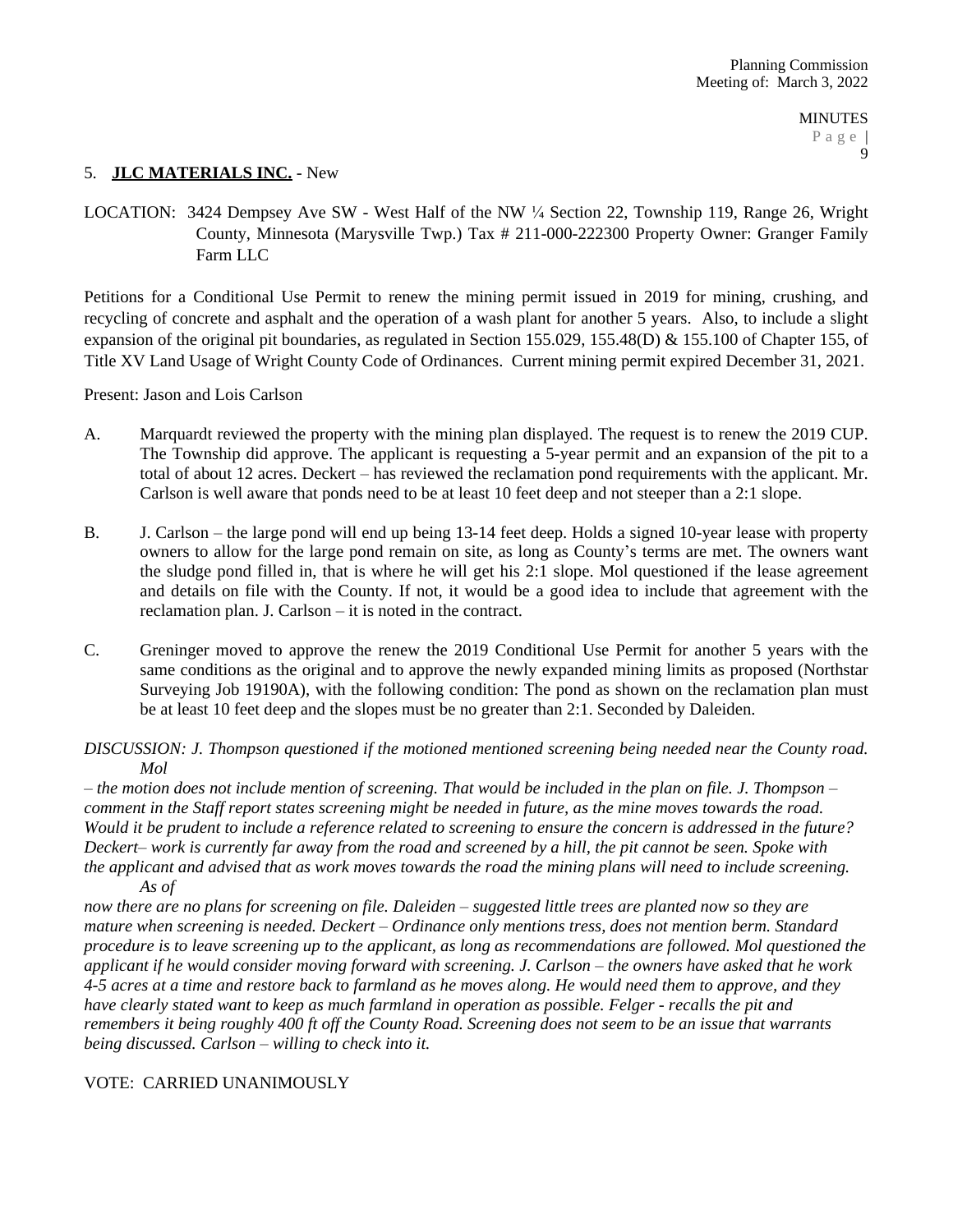# 6. **KNIFE RIVER CORP. – NORTH CENTRAL** - New

LOCATION: 4301 County Road 39 NW – S  $\frac{1}{2}$  of NW  $\frac{1}{4}$  of SE  $\frac{1}{4}$  and S  $\frac{1}{2}$  of SE  $\frac{1}{4}$  of SE  $\frac{1}{4}$  and S  $\frac{1}{2}$  of SE  $\frac{1}{4}$ and N  $\frac{1}{2}$  of NW  $\frac{1}{4}$  of SE  $\frac{1}{4}$ , except tract described in Book 321 of Deeds, page 439, at the Office of the Wright County Recorder; all Section 8, Township 121, Range 26, Wright County, (Silver Creek Twp.) Tax #216-000-084300 Property owner: Naaktgeboren

Petitions for a CUP to allow the operation of a temporary asphalt plant with related truck hauling and stockpiling and storage of recycled asphalt and concrete for the 2022 season. Request extended hours to allow for 6:30am start time for generator warmup and hours of plant and mining operations to be Monday-Saturday 7am to 7pm as regulated in Section 155.029, 155.048(D) & 155.100 Chapter 155, of Title XV Land Usage of the Wright County Code of Ordinances.

Present: Holly Runnoe

- A. Marquardt displayed the zoning and land use maps to show the area is zoned AG and, in the Plan, to remain AG. Deckert – the operation was approved long ago with recent expansion in 2017, with an EAW. The 2017 plan was to move the plant father way from the road and lakeshore. That has been done, with little expansion into the new area. This request before the Commission is an asphalt plant renewal.
- B. Runnoe simply back before the Commission for the renewal of the asphalt plant.
- C. Mol as a Commission they have been at the site serval times. A few years ago, Knife River provided a tour. There was an issue with the South wall that has hopefully been addressed. Runnoe stated issues were resolved. Mol – looking at the aerial of the operation, one can tell the plant has been moved back from County Road 39. Runnoe – the primary access is now off of the Township Road with the previous access being closed off.
- D. Deckert no complaints this last year. The Staff created a motion that is unique with very specific wording for holidays. This motion is one that has been used for this operation in the past. Mol – this plant is in Silver Creek Township and past meetings the room has been full of resident and neighbors. The motion really addresses the concerns of citizens with specific weekends, holidays, and night hours. The pit has been in operation for a long time.
- E. J. Thompson there has been a lot of input over the years with concerns of the operation and the company has done well cooperating with the Commission and citizens. This is a CUP that has been formulated over the years to address the concerns of the neighbors. Pleased with how the Commission and applicant have worked with the neighbors to make sure the operation is running well.
- F. Bravinder motioned to grant a Conditional Use Permit for the temporary placement of a bituminous plant for the 2022 construction season, both according to the applicant's site plan and descriptions and with the following conditions: 1) Operation of the plant shall be limited to five working days in a calendar week, no plant operations on Sundays or legal Holidays, weeks with weekday holidays shall be four day work weeks, and no more than a total of five Saturdays over the course of the season for plant operations and plant operation is not allowed on the following Saturdays, May 28, July 2 & September 3; 2) All adequate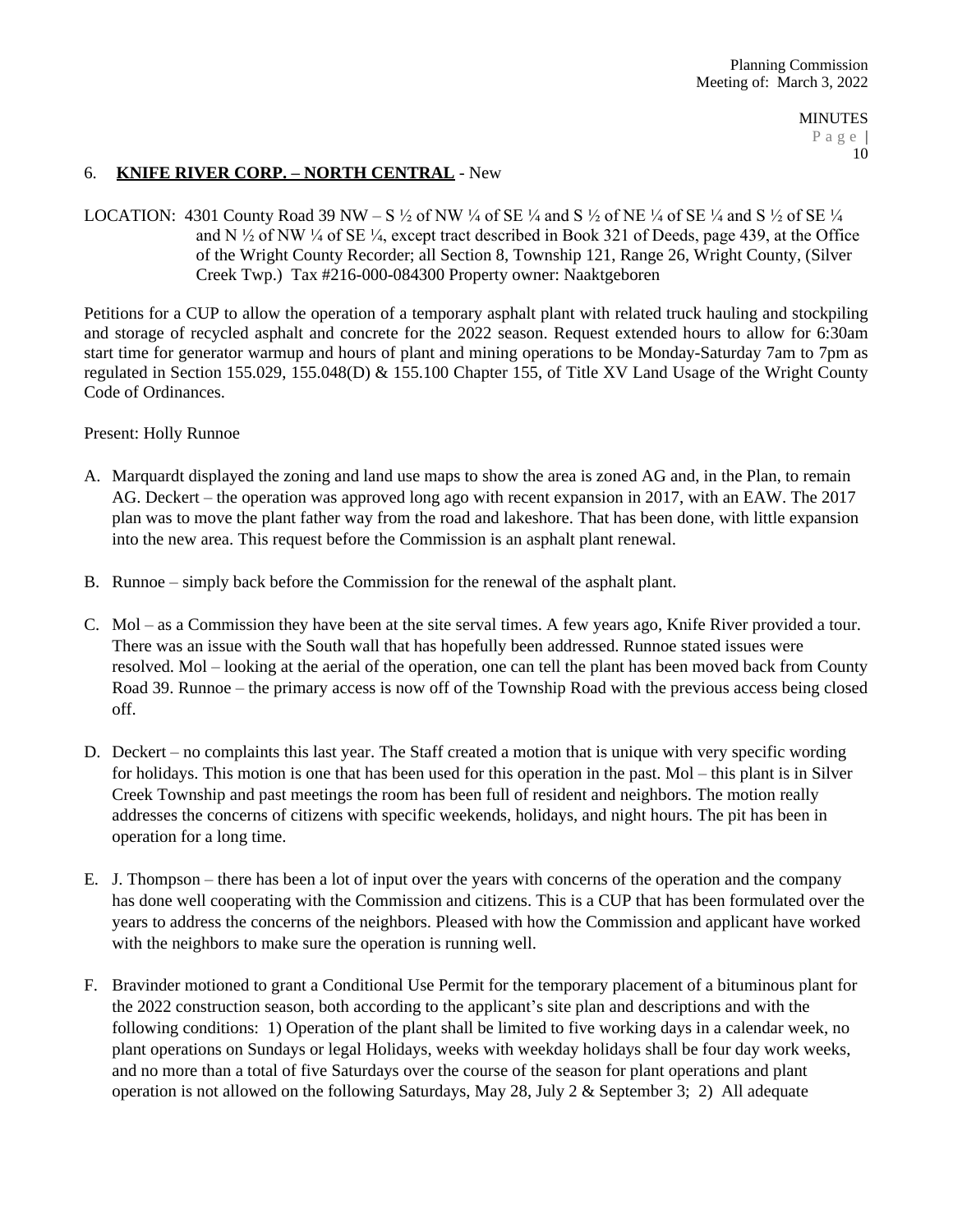MINUTES

P a g e | 11

measures must be taken to restrict loud trucks from operating without mufflers and other required sound equipment; 3) The plant must be kept in proper working condition and meet all State and Federal regulations; 4) Operation of the wash plant to comply with all applicable State regulations; and 5) Generator may start no earlier than 6:30 a.m. to warm up the plant with no trucks leaving the pit before 7:00 a.m. Seconded by Daleiden.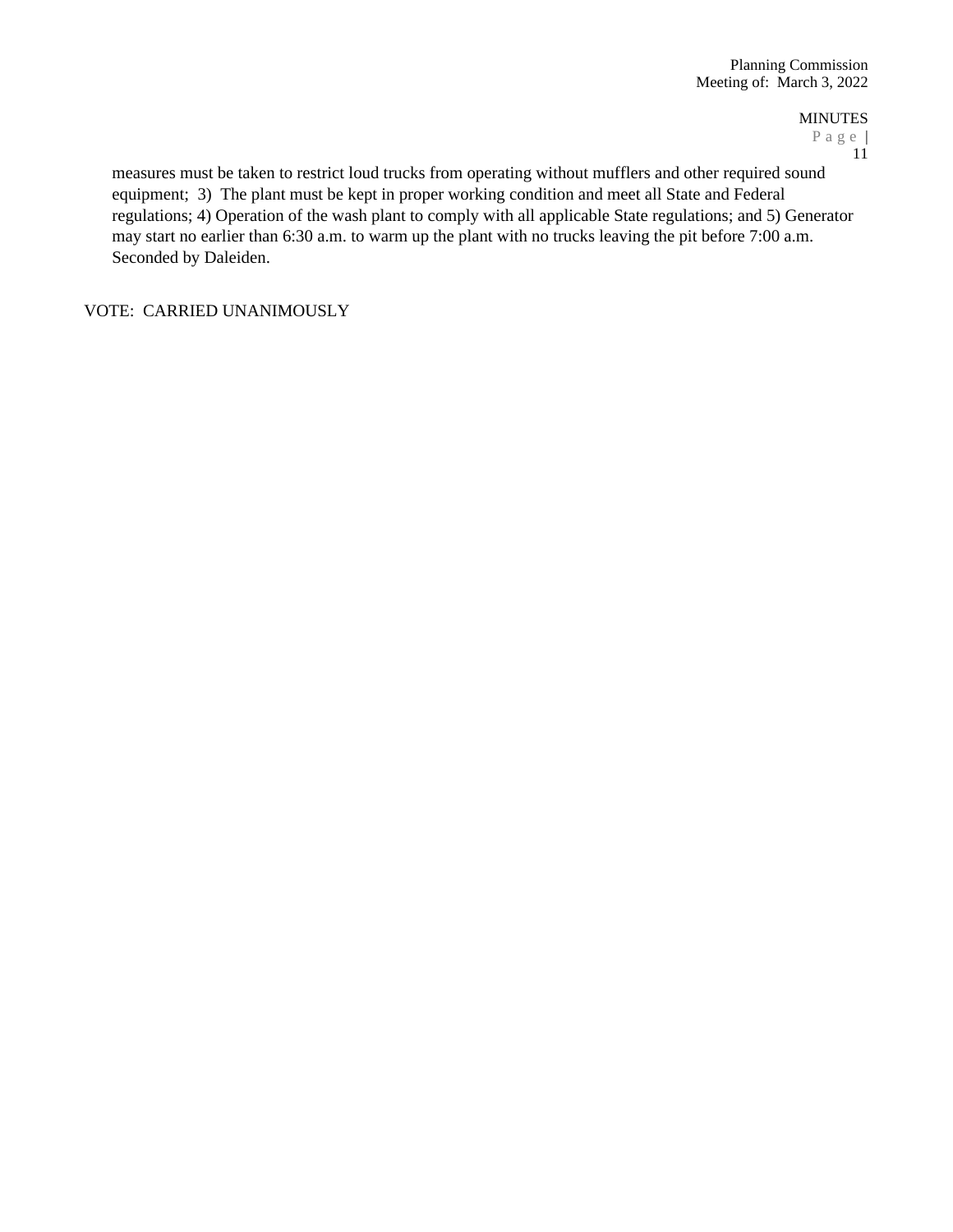## 7. **NELSON ACRES LLC**- New

LOCATION: 398 127<sup>th</sup> St NW – Gov't Lot 1 & 80 rods of Gov't Lot 2 & W  $\frac{1}{2}$  of SE  $\frac{1}{4}$  of Section 36, Township 122, Range 26, Wright County, Minnesota. (Melrose Lake - Silver Creek Twp.) Tax #216-100- 361301

Petitions for a Conditional Use Permit as regulated 155.029, 155.048(G)(5)(a), and 155.057, Chapter 155, of Title XV Land Usage of the Wright County Code of Ordinances to allow a cluster of three "1 per 40" entitlements in one location.

Present: Ryan Nelson

- A. Marquardt displayed the proposal. The property is located in Silver Creek Township, along 127<sup>th</sup> Street. Currently zoned General Agricultural and is designated in the Land Use Plan as Agricultural. Earlier in 2022 the Board of Adjustment approved the southern 20 acres being divided and attached to the property to the south. The original property was 119 acres with 3 entitlements. The request is to cluster the three entitlements along  $127<sup>th</sup>$  Street. There will be one lot on the north side of the road, which is the original farmstead on Melrose Lake. Two lots will be on the southside of the road. The prime tillable soil map was displayed and reviewed. Remainder of the 119 acres will be restricted lands and farmed with the current operation of the applicant. The Township did approve. The existing farmstead parcel of 5.93 acres, includes existing accessory buildings at 4,836 sq. ft. with the total allowed square footage for a lot of this size being 4,000 sq. ft. There is an exception for original farm sites, as many have large old barns and buildings. In situations like this a division is allowed, however the Deed Restriction document will state the buildings cannot be improved, replaced, or expanded until the property is brought back into compliance.
- B. Mol addressed the applicant and questioned if the lot size and limitations of the accessory buildings was understood. Nelson – parcel "A" has a large barn that is falling down and is not even repairable that is taking up a lot of square footage. There is an older house, which might have been an old chicken coop, that is in rough shape as well. Fully understands the limits and does not feel it will be an issue. They neighbors, owning the property to the north, purchased the property to maintain the tillable acres for farming. Explained that the location of the proposed parcels works with the irrigation system. Each field area will have a center pivoting irrigation system and will be able to be run with how the parcels have been proposed. The goal is to efficiently farm the fields and use up the entitlements. Mol questioned if the three entitlements are existing with the property and that no entitlements were being created. Nelson confirmed that was the case.
- C. Felger some areas will be left as restricted? Marquardt the rule is one house per 40 acres. Looking at an overall farm the total acreage is divided by 40, giving the number of entitlements. In this case three entitlements are available. When three or more entitlements are grouped in one spot the term used is a cluster. Essentially, you are taking the entitlements from each of the 40 acres and grouping them in an area. There is a lot of this property that does not have road frontage to use the entitlements.
- D. Daleiden would like clarification on the comment of an old house on the original farm site. Impression is that no one lives in the home. Nelson – the actual house is in great shape. There is another house that is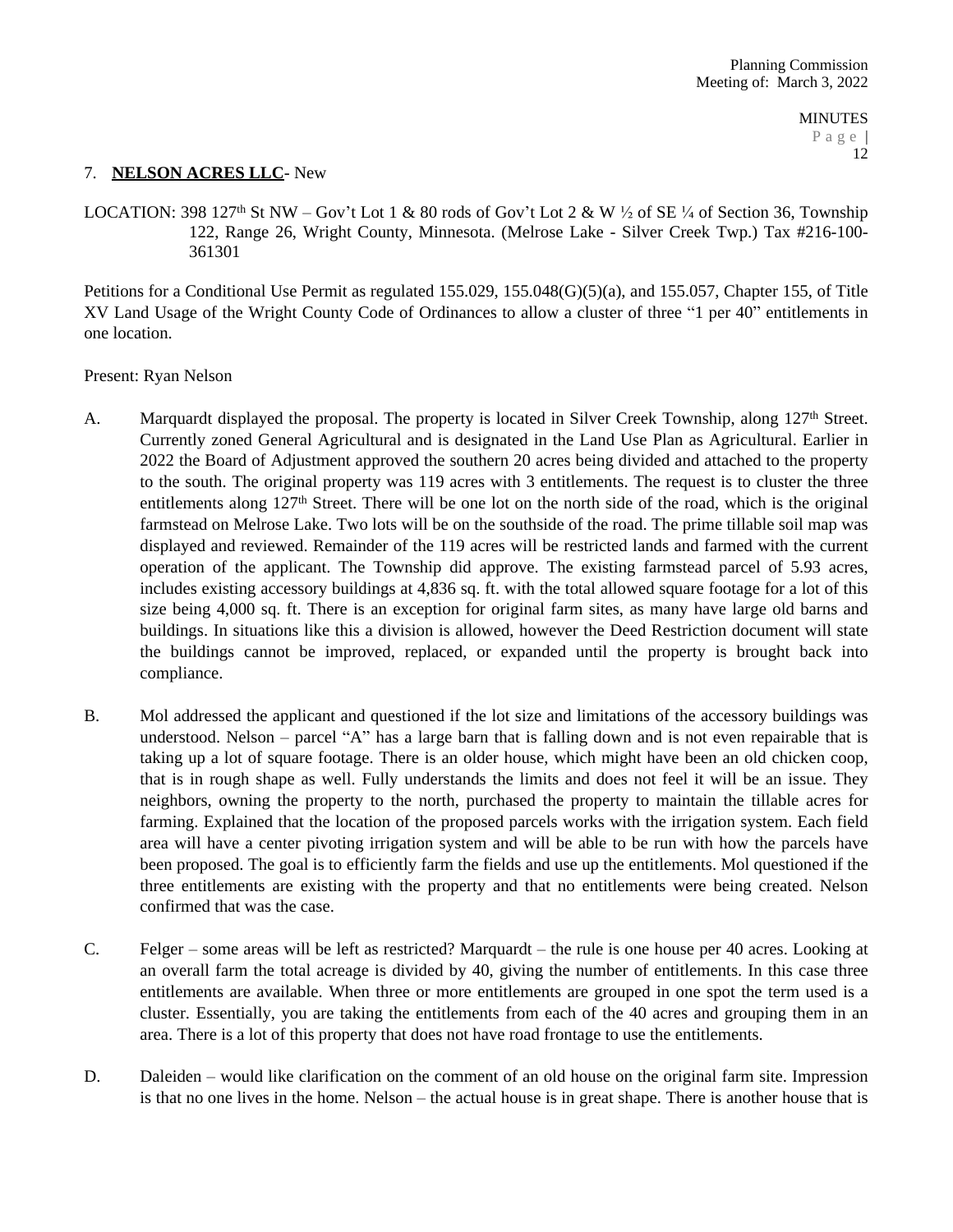# MINUTES

P a g e | 13

called a chicken coop. The house itself was remolded in 2017 or 2018. The owners started to build a mother in-law house that was never finished, and this is the other house or chicken coop. The property was originally an old dairy farm with a very large barn that is still there but in very rough shape. There are two really nice outbuildings and then two that are not in great shape. Daleiden question Counsel if a condition could be added regarding the barn being required to come down. Concern is property selling with a hazard that could be addressed with this request. Kryzer – properties are frequently divided or sold with old barns in tough shape. Marquardt – Zoning doesn't address dilapidated or hazardous buildings. Kryzer – at the County level hazardous buildings are not dealt with, that is left to the Townships. The County will assist on matters, but the Township takes the lead on hazardous and abatement buildings. The condition is there that improvement cannot occur until existing structures are brought into compliance. If those buildings are in that bad of shape it will be in the best interest of the owner to take them down. Marquardt – from a Zoning standpoint this is how dilapidated buildings are regulated. Bravinder – Cokato Township dealt with an issue regarding a trailer house in a similar situation. The Township took the lead on removal of the building. It worked out well and was handled in a way that was considerate to the owners.

E. Daleiden moved to approve the cluster of three "entitlements" according to the concept plan completed by O'Malley & Kron Land Surveyors Inc. dated 1/27/2022, subject to the following conditions: 1) Existing structures may not be improved or replaced, and no new structures added, until the property is brought into full compliance; and 2) A certificate of survey is completed for each lot and a deed restriction is completed and recorded before any lots are sold. Seconded by Greninger.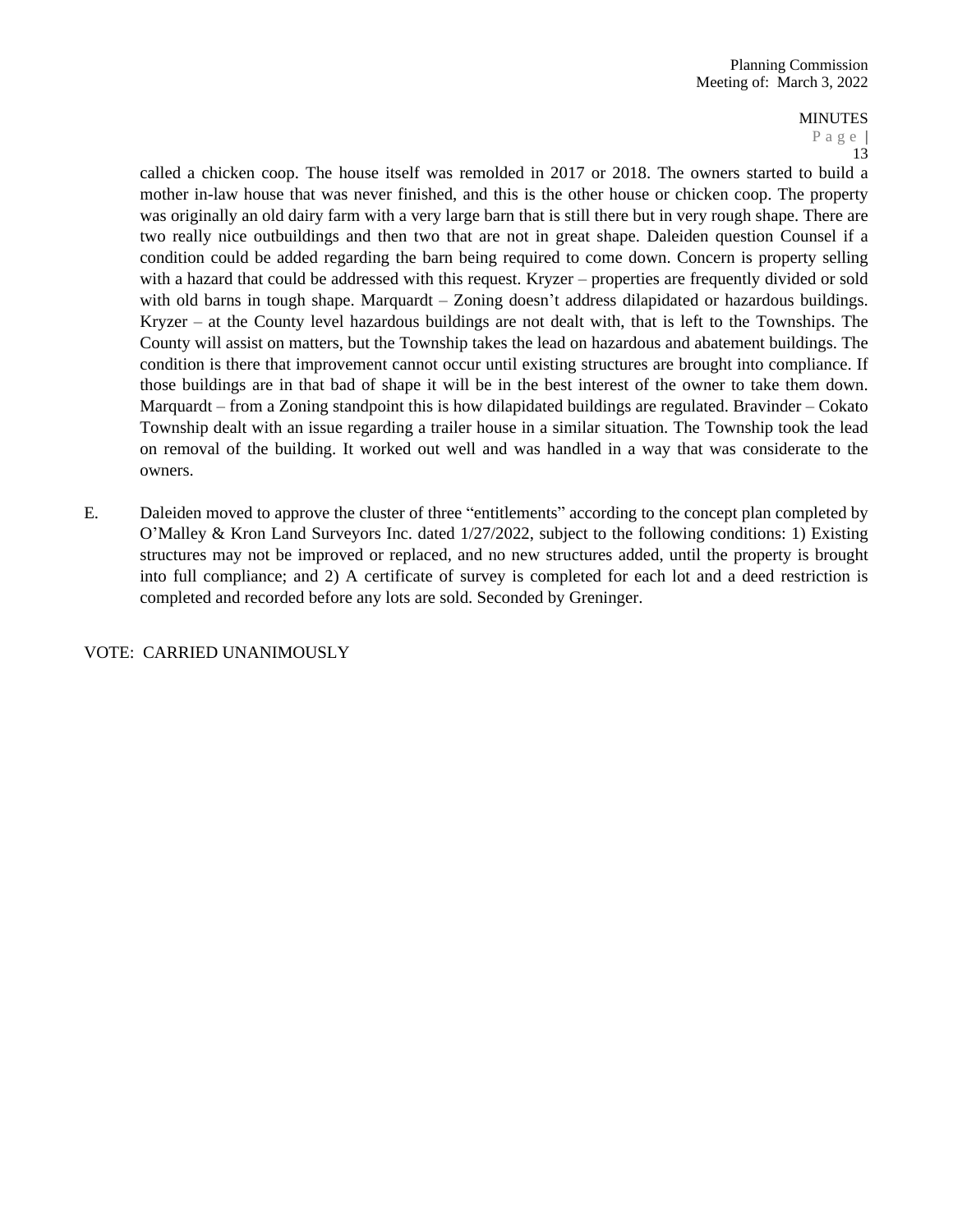## **8. ESTATE DEVELOPMENT CORPORATION** – New

LOCATION: 11216 Eastwood Ave SE – Part of the W 1/2 of the NW 1/4, Section 35, Township 118, Range 25, Wright County, Minnesota. (Franklin Twp.) Tax #208-200-352300 Property Owner: David Lubben Rev. Trust

Petitions for a Conditional Use Permit to allow a platted six-lot residential subdivision as a Planned Unit Development as regulated in Section 155.029, 155.047, & 155.059, Chapter 155 Title XV, Land Usage & Zoning of the Wright County Code of Ordinances & Chapter 154, Subdivision Regulations.

Present : Tom Gonyea, Estate Development Corporation

- A. Marquardt reviewed the 39-acre property location. Recently rezoned to Agricultural Residential with a Planned Unit Development overlay and designated in the Plan as rural residential. The request is for a 6-lot platted residential subdivision with one common outlot. The Township did approve. Soil and Water Conservation District has approved the wetland delineation but noted a condition should be placed on Lots 1 and 4 that if any improvement or alterations take place near wetlands SCWD will need to review. At the rezoning hearing there was discussion regarding the onsite ditches. Those are actually tiles which were located and now shown on the proposed plan with easements recorded. The proposed lots range from 3.23 to 6.3 acres. The closest zoning district in this case would be R-2 for all lots.
- B. Greninger questioned which ditch. Marquardt clarified they are more like drain tile and marked on the plan.
- C. Gonyea read the Staff report a feels it is quite complete. Agrees with the noted conditions.
- D. Dan Hoen concern with the proposed access right across from his driveway. Not sure it is legal to have an existing driveway directly across from a new driveway. Another concern is on the corner of Eastwood and Eaken where the frost heaves boil up so bad it is almost impassable. With all the added construction traffic there is concern the condition of the road will be compromised. Also, with the added construction the impact on draining is worrisome. A creek runs through the property in question, though a culvert and onto his property. Concern with extra water running through the creek and flooding his property. Another neighbor, Steve Boylan, voiced concern with drainage and ditches flooding his horse pasture. The Township sealed the road roughly 5 years ago and since then the vehicle speed on Eastwood has increased. Numerous times vehicles coming from Deegan toward County Road 16 have missed the corner. Would like to request a speed limit sign of 30 MPH. Mol – the speed limit is not something the Commission can decide. Responsibility is looking at the plat with house locations and addressing drainage. The road and speed issues need to be addressed with the Township. Bravinder – the Township has requirements they follow, which are based on specific guidelines. Hoen – questioned if it is legal to place a driveway across from an existing driveway. Marquardt – the Township grants access permits based on requirements which they are required to follow. Franklin Township is working with the applicant and County Attorney on a developer's agreement related to the maintenance of the mentioned road. Concerns should be addressed with the developer's agreement. Felger questioned which way the drainage flows. Hoen – the water flows towards the Crow River, so flows Northwest. Marquardt – there is a drainage easement on the proposed plan.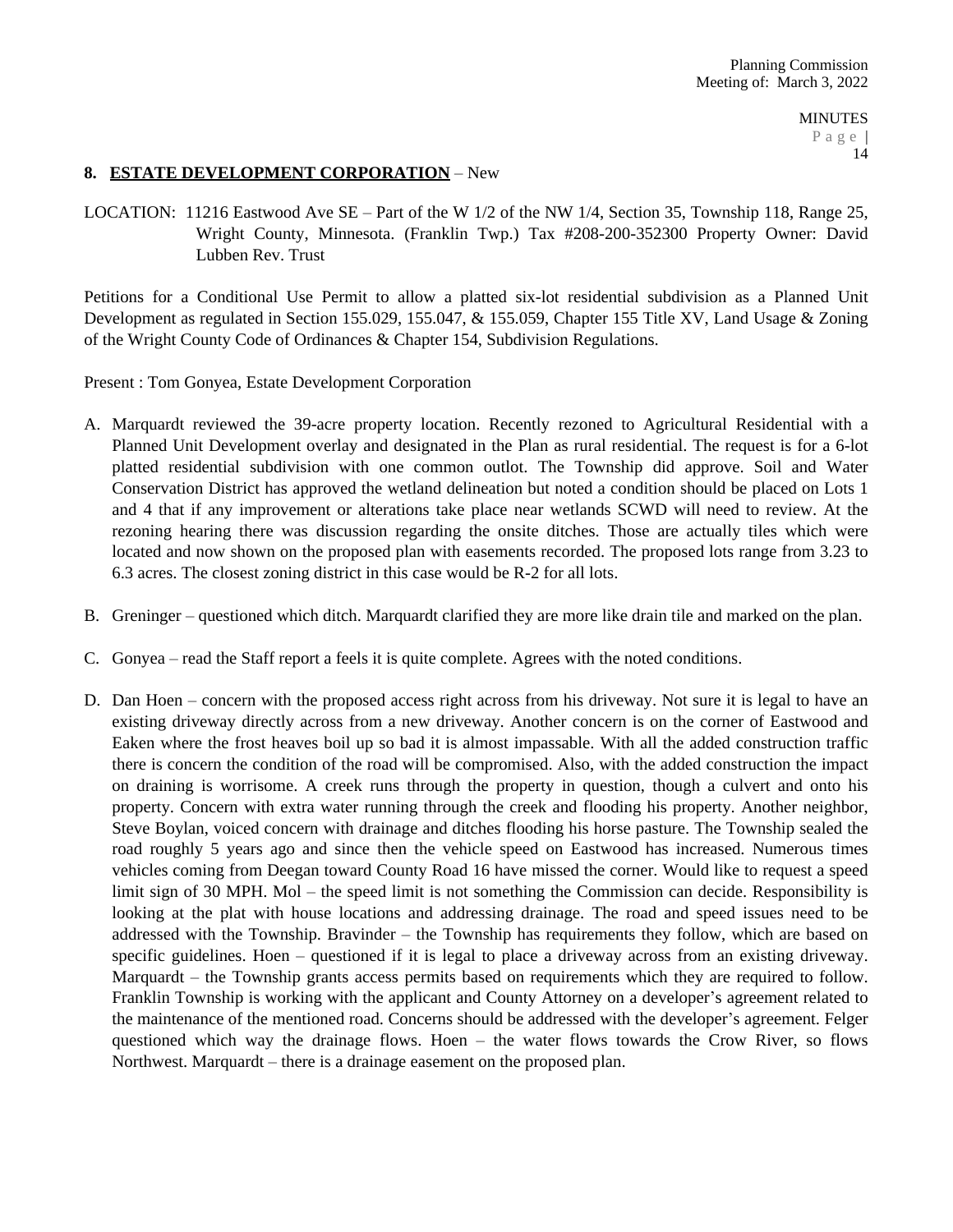- E. Daleiden believes the common area is required to have a Homeowners Association. Marquardt anytime there is common open space there is a set of covenants and an HOA established as owner, divided interest is not allowed. Part of the final plat process is the creation of the HOA. Daleiden – remembers addressing a number of out lots, at the County Board, that become tax forfeiture. Does not want to see this happen moving forward. Marquardt – correct, several occurred in the past so currently these out lots are reviewed with final plat process and during permitting time to make sure properly deeded.
- F. Daleiden moved to approve a conditional use permit for a 6-lot platted residential subdivision, one lot to include existing home, with one common outlot named Franklin Ridge, as the Commission finds the terms of Chapter 155 Section 155.059 of the zoning ordinance are met, that the plan preserves significant natural areas including wetlands and wildlife habitat and provides for a better design than a standard subdivision by utilizing the common open space of Outlot A. Therefore, the preliminary plat of Franklin Ridge is approved in accord with the record of these hearings and the plans, terms and specifications submitted by the applicant and completed by Otto Associates with a revision date of 3/2/2022 Project #21-0475 and is subject to the following conditions: 1) Prior to recording the final plat checklist must be completed including but not limited to the following: a) Park dedication is paid along with the other fees noted on the plat checklist; b) Title opinion and developer's agreement for road improvements are submitted and accepted by the County Attorney; c) Documents establishing the homeowner's association and covenants shall be submitted to the County Attorney for review, and include provisions for the maintenance of common open areas; d) The letter of credit or other acceptable financial surety is established for the Township road improvements. This will need to be included in the required developer's agreement and approved by the County Attorney's office noting that prior to any building permit the Township will have approved the road improvements as required in developer's agreement. Driveway approaches onto Township road must be approved by the Township; 2) The Commission notes that there are wetland areas and drainage areas throughout the plat and that these areas are subject to regulations and control and cannot be altered without the proper permits through SWCD; Any work on Lots 1 and 4 near a wetland will need to be reviewed by SWCD prior to any permits being issued; Drainage easements will need to be established for maintenance on the noted drain tiles in the development; 3) Outlot A shall be common open space in accord with Section 155.059(I) of the Wright County Code of Ordinances, for the purpose of preserving the natural areas and no further development shall be permitted on Outlot A; 4) To preserve the integrity of a unified development, to protect the drainage, drain tile and sewage treatment facilities, homes shall be generally located as shown on the approved preliminary plat although minor changes may be allowed if all building requirements are met. Any building or development proposed for any lot must include plans to show the preservation of proper surface drainage and both a primary and secondary sewage treatment site. The Zoning Administrator may require that any significant change of the building location or land alteration on lots shall require review by the Planning Commission as an amendment to this Planned Unit Development approval; 5) The lots shall be regulated by the standards for R-2 zoning; and 6) Livestock are allowed as regulated by Section 152 of the Wright County Code of Ordinances, noting that Lot 1, block 2 would be limited to poultry only and no livestock. Motion sectioned by Greninger.